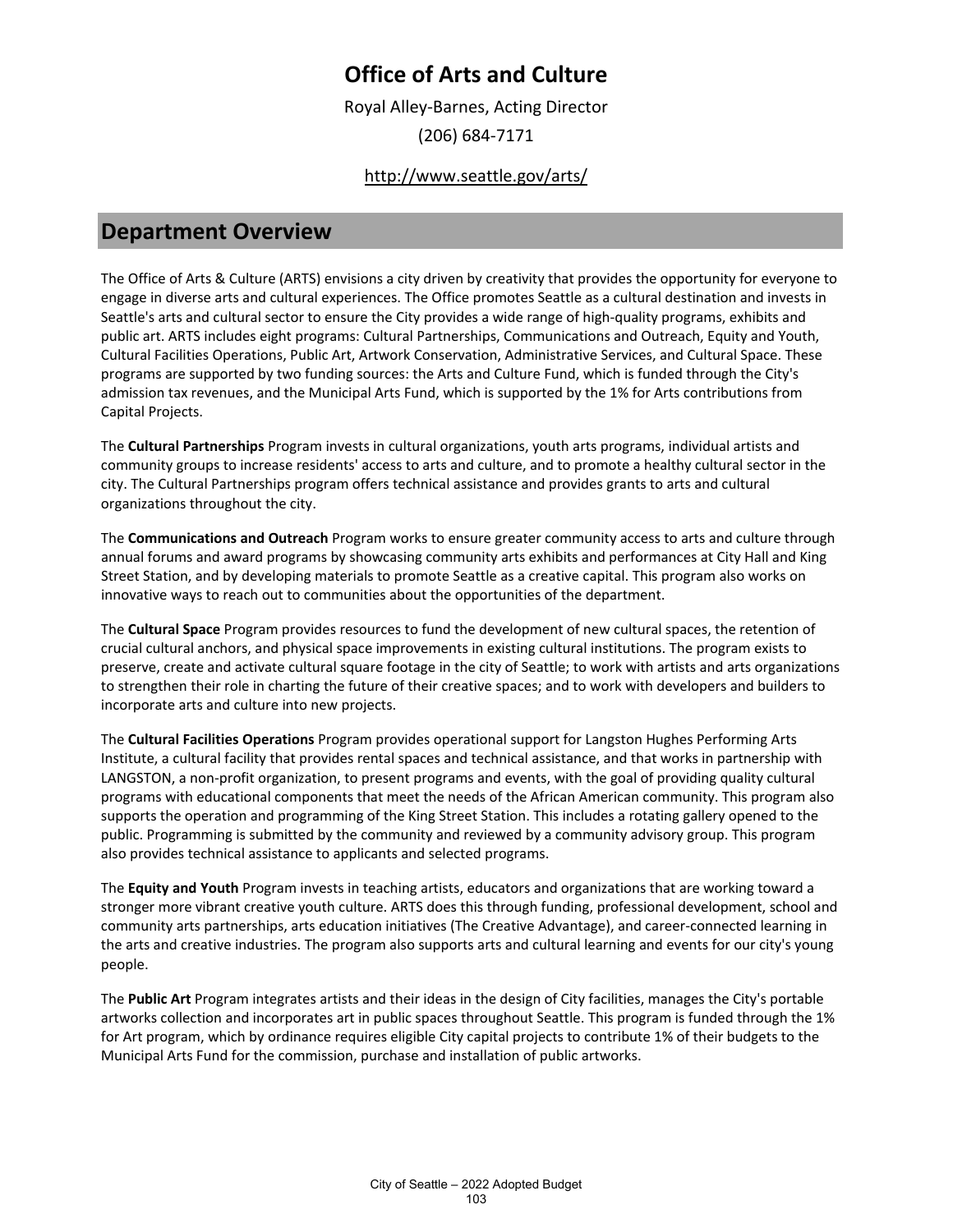The **Artwork Conservation** Program supports the City of Seattle's Public Art investment in permanent art. This program provides professional assessment, conservation, repair, and routine and major maintenance of artwork for the City's approximately 400-piece permanently sited art collection.

The **Administrative Services** Program provides executive management and support services for the office; engages in Citywide initiatives; supports the Seattle Arts Commission (a 16-member advisory board that advises the office), the Film and Music Commission in partnership with the Office of Economic Development (a 21-member advisory board), Mayor, and City Council on arts programs and policy; and promotes the role of the arts in economic development, arts education for young people, and cultural tourism. Funding within this program also covers basic department overhead costs, including office space, human resources, and IT.

### **Budget Snapshot**

|                              | 2020<br><b>Actuals</b> | 2021<br>Adopted | 2022<br>Adopted |  |
|------------------------------|------------------------|-----------------|-----------------|--|
| <b>Department Support</b>    |                        |                 |                 |  |
| <b>General Fund Support</b>  | -                      |                 | 1,550,000       |  |
| Other Funding - Operating    | 15,379,828             | 14,415,375      | 19,916,416      |  |
| <b>Total Operations</b>      | 15,379,828             | 14,415,375      | 21,466,416      |  |
| <b>Total Appropriations</b>  | 15,379,828             | 14,415,375      | 21,466,416      |  |
| Full-Time Equivalents Total* | 39.09                  | 39.09           | 40.34           |  |

*\* FTE totals are provided for informational purposes only. Changes in FTEs resulting from City Council or Human Resources Director actions outside of the budget process may not be detailed here*

### **Budget Overview**

The Office of Arts & Culture (ARTS) is funded primarily by Admission Tax revenue and the 1% for Art Program. This funding supports arts-related programs and capital expenditures to keep artists living and working in Seattle, builds community through arts and cultural events and the placement of public art, and increases arts opportunities for youth. ARTS commits to an anti-racist work practice that centers the creativity and leadership of Black, Indigenous, and People of Color (BIPOC) – those most impacted by structural racism – to move toward systems that benefit us all.

In 2022, ARTS will shift to concurrent year Admission Tax funding, meaning the budget supported by the Arts and Culture fund will operate using same-year projected revenue. Previously, ARTS developed its budget using revenue collected from two years prior. However, keeping that funding structure would have meant ARTS would face 2020's COVID-induced revenue shortfall in 2022, resulting in drastic cuts. Switching to concurrent year funding allows ARTS to avoid such a scenario. In addition, to provide some financial cushion if revenue actuals come in lower than projected, ARTS will have a sizeable operating reserve to rely on. The 2021 Adopted Budget included legislation to revise the Arts and Culture Fund financial policies to set the operating reserve at 20% of its operating budget.

The November revenue forecast showed a \$723,000 drop in 2022 Admission Tax revenue projections. To help offset the revenue decrease, the 2022 Adopted Budget includes one-time General Fund support.

#### **Waterfront Art**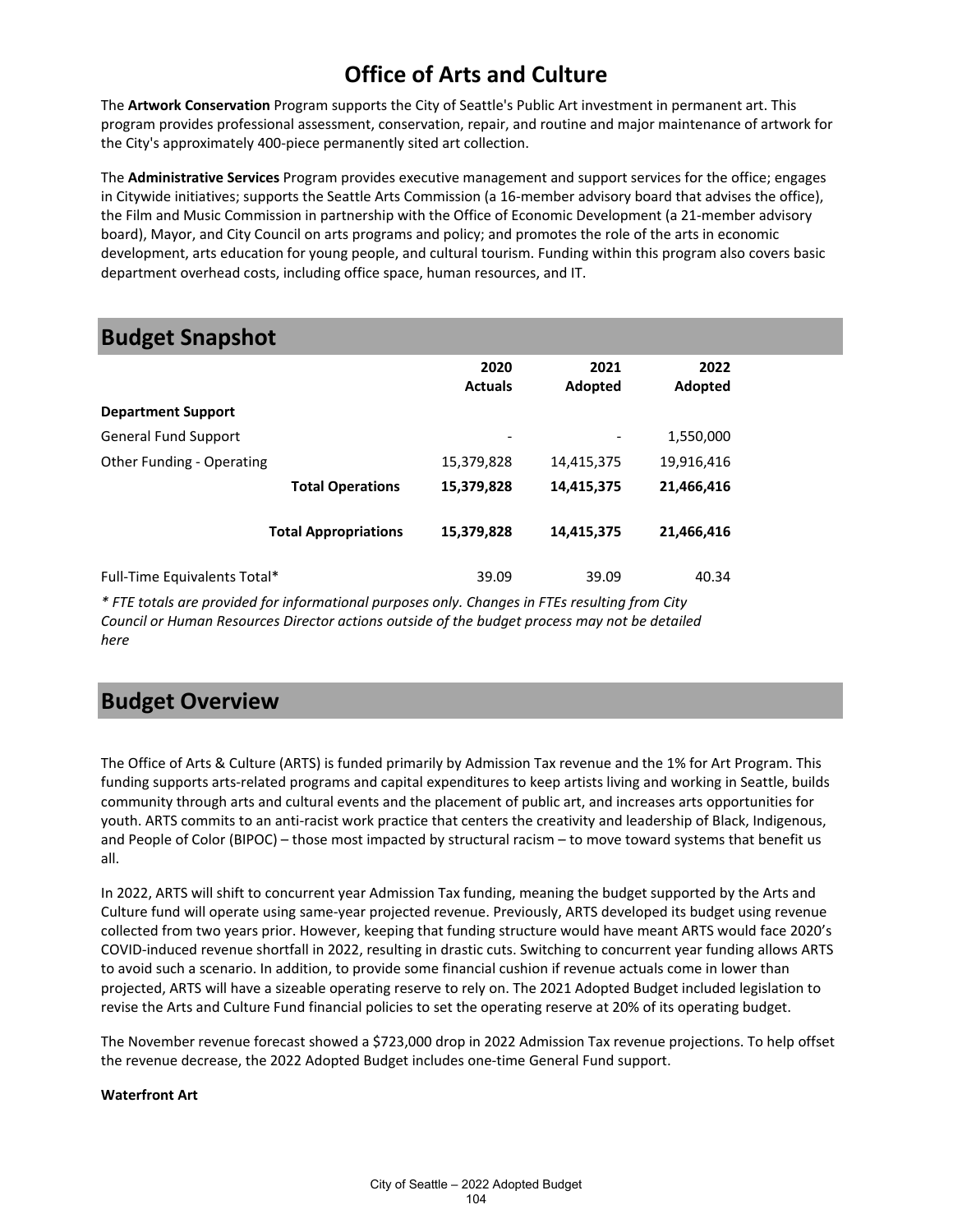The 2022 Adopted Budget adds \$1.7 million to the Arts budget for artwork on the Waterfront. There will be eight art installations at the Waterfront in total, with one permanent project – the Land Buoy Bells – already installed. This funding will be used to cover costs related to installing the remaining artwork.

#### **Equitable Communities Initiative**

In late 2020, the Mayor convened the Equitable Communities Initiative (ECI) Task Force. The Task Force was charged with developing strategies that begin to address the disparities caused by years of disinvestment in communities of color. From December 2020 to June 2021, the Task Force of 26 community leaders met weekly for more than 60 cumulative hours in over 30 meetings. The task force recommendations, released in June 2021, included \$6 million for an Equity and Cultural Education Fund. The appropriation for the fund is split between ARTS (\$2 million) and the Department of Education and Early Learning (DEEL, \$4 million). The ECI Task Force funding was appropriated in 2021 through Ordinance 126401.

The 2022 Proposed Budget had included ongoing funding of \$6 million, including \$2 million to ARTS for cultural education and \$4 million to DEEL. However, the City Council reduced funding for the ECI Task Force recommendations in the 2022 Adopted Budget and changed appropriations to one-time funding. The Equity and Cultural Education Fund was reduced by \$4.5 million (\$1.5 million reduction to ARTS and \$3.5 million reduction to DEEL), leaving an appropriation of \$500,000 in 2022 for ARTS. Total one-time funding for the ARTS' component of cultural education initiative over 2021-22 is therefore \$2.5 million, including the \$2 million provided in the 2021 budget.

The Council issued a Statement of Legislative Intent that they will work with the Executive to try to identify ongoing funding to sustain the commitment to the recommendations.

#### **City Council Changes to the Proposed Budget**

As mentioned above, the City Council reduced ARTS' portion of the ECI Equity and Cultural Education Fund from \$2 million to \$500,000 and changed the funding to one-time.

Council also amended the 2022 Proposed Budget by reallocating \$70.7 million of one-time federal Coronavirus Local Fiscal Recovery Act (CLFR) Funds to revenue replacement in the General Fund. This action allows for the reallocation of funds in the Jumpstart Payroll Expense Tax (PET) Fund for purposes outlined in Ordinance 126393. The \$1.5 million allocation to provide financial and workforce development support to creative workers negatively affected by the COVID-19 pandemic will now be funded by PET. It was previously funded by General Fund enabled by CLFR funds in the Proposed Budget. Full revenue replacement details can be found in the Seattle Rescue Plan chapter.

Council also added \$1 million of one-time General Fund to support organizations that were not eligible to receive funding through the Shuttered Venue Operator's Grant program. Finally, Council added \$50,000 of one-time funds for an art restoration project. See the Council Changes section for more details.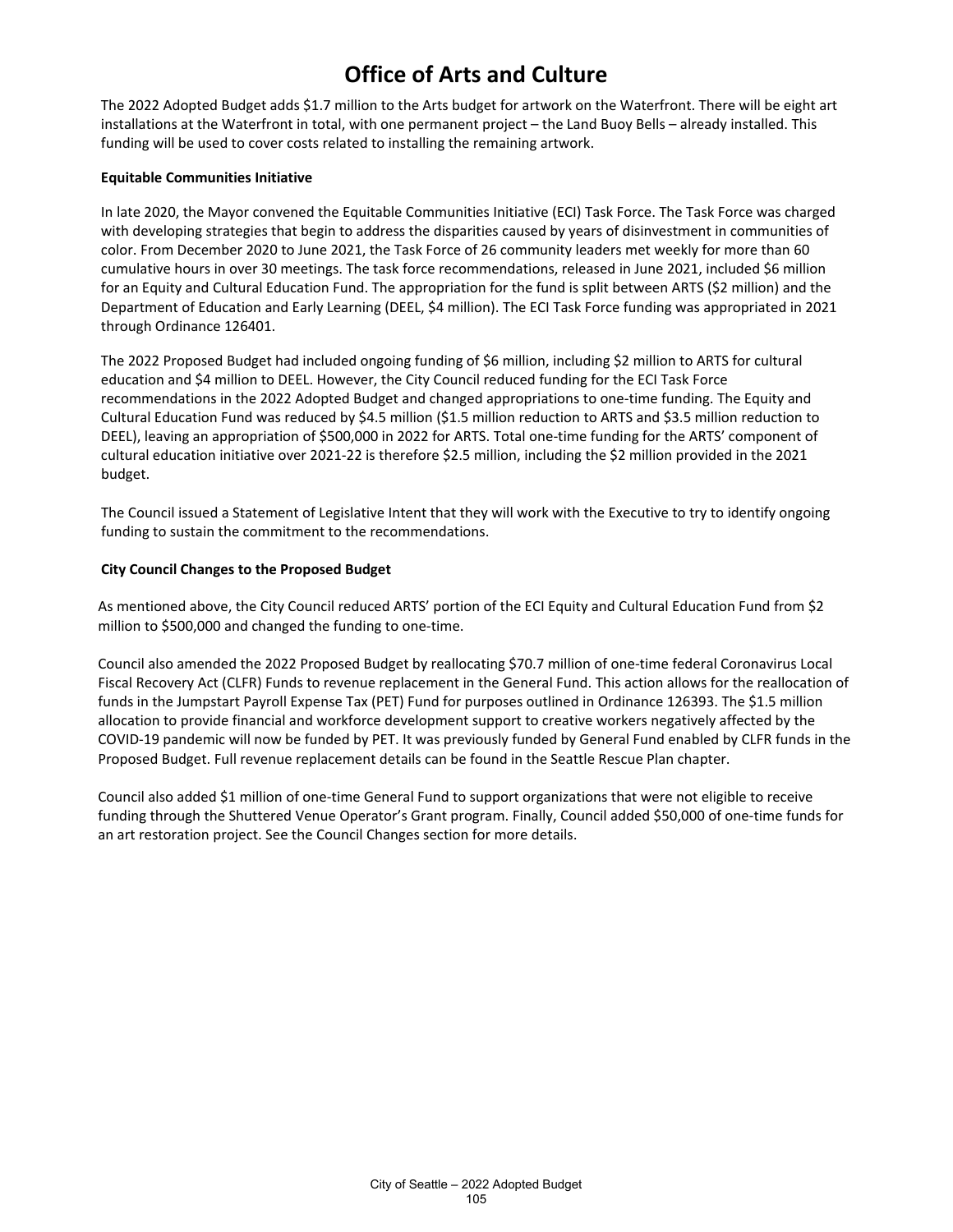# **Incremental Budget Changes**

### **Office of Arts and Culture**

|                                                                                                      | <b>Dollars</b> | <b>FTE</b> |
|------------------------------------------------------------------------------------------------------|----------------|------------|
| 2021 Adopted Budget                                                                                  | 14,415,375     | 39.09      |
| <b>Baseline</b>                                                                                      |                |            |
| <b>Baseline Adjustments for Personnel Costs</b>                                                      | 45,631         |            |
| Citywide Adjustments for Standard Cost Changes                                                       | 87,938         |            |
| <b>Proposed Operating</b>                                                                            |                |            |
| City Artists One-Time Change Reversal                                                                | 180,000        |            |
| Seattle Together One-Time Change Reversal                                                            | (66, 922)      |            |
| Arts in Parks                                                                                        | 380,000        |            |
| <b>Creative Economy Position Add</b>                                                                 | 75,851         | 0.50       |
| <b>Custodial Position</b>                                                                            | 70,544         | 0.75       |
| Tsutekawa Gate Replacement                                                                           | 28,000         |            |
| <b>Waterfront Artworks</b>                                                                           | 1,700,000      |            |
| Individual Artist Relief and Workforce Development                                                   | 1,500,000      |            |
| <b>Equity and Cultural Education</b>                                                                 | 2,000,000      |            |
| <b>Proposed Technical</b>                                                                            |                |            |
| Revenue Adjustments                                                                                  |                |            |
| <b>ARTS-Balancing Reversal</b>                                                                       |                |            |
| ARTS-OED-Balancing Reversal                                                                          |                |            |
| <b>Fund Balancing Entries</b>                                                                        |                |            |
| Council                                                                                              |                |            |
| Reallocate Funding and Reduce Funding for ECI                                                        | (1,500,000)    |            |
| One-time Funding Increase for Public Arts and Creative Industry Programming                          | 1,500,000      |            |
| Support for Organizations that did not Qualify for Shuttered Venue Operators<br><b>Grant funding</b> | 1,000,000      |            |
| Restoration and Repainting of a Community Mural                                                      | 50,000         |            |
| <b>Total Incremental Changes</b>                                                                     | \$7,051,041    | 1.25       |
| <b>Total 2022 Adopted Budget</b>                                                                     | \$21,466,416   | 40.34      |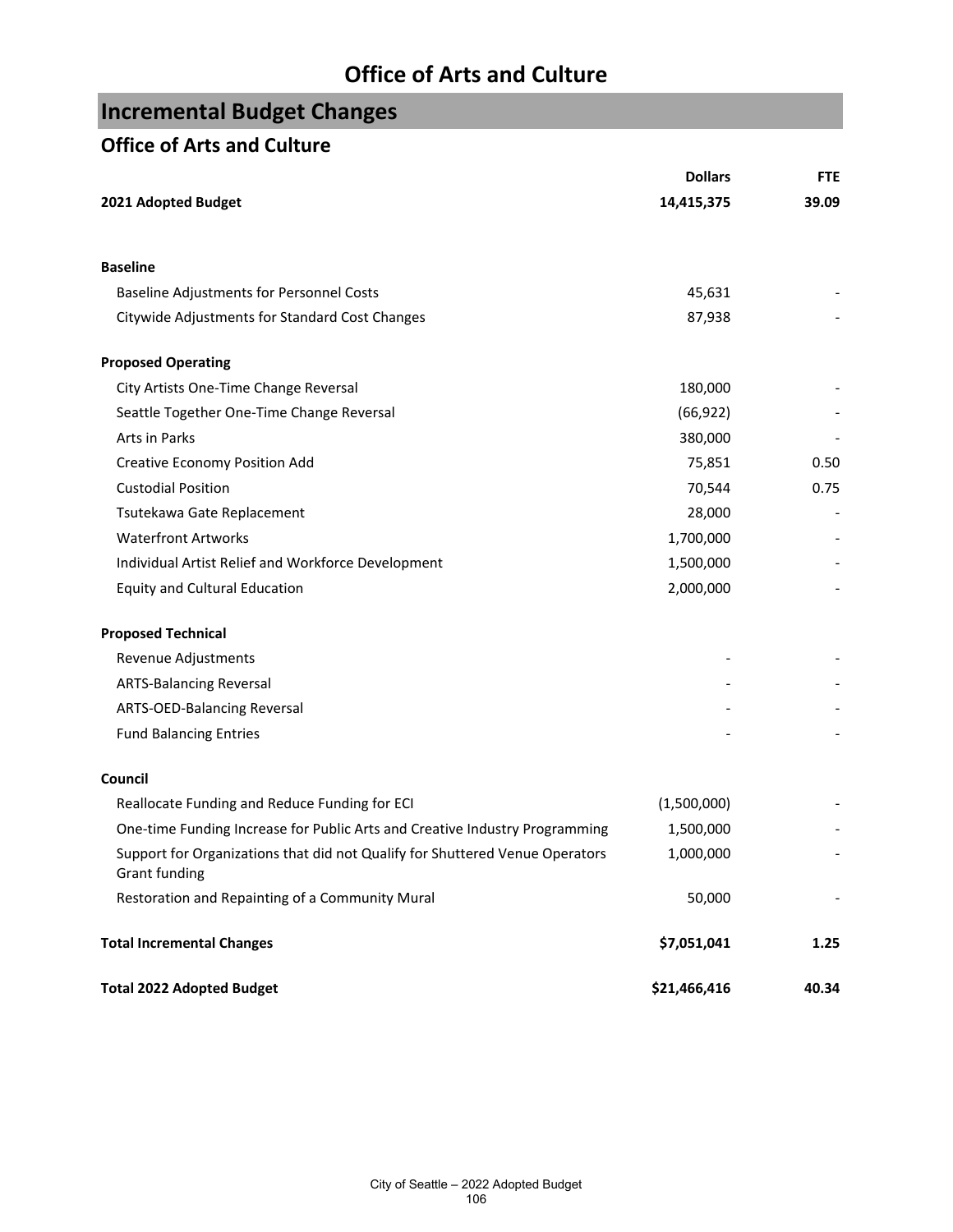# **Description of Incremental Budget Changes**

|                                                                                                                     | <b>Baseline</b>                                                                                                                                                                                                                                                                                                                                        |
|---------------------------------------------------------------------------------------------------------------------|--------------------------------------------------------------------------------------------------------------------------------------------------------------------------------------------------------------------------------------------------------------------------------------------------------------------------------------------------------|
| <b>Baseline Adjustments for Personnel Costs</b>                                                                     |                                                                                                                                                                                                                                                                                                                                                        |
| Expenditures                                                                                                        | \$45,631                                                                                                                                                                                                                                                                                                                                               |
| Executives, Managers and Strategic Advisors, which was forgone in 2021 due to financial constraints.                | This centrally administered change adjusts appropriations to restore the annual wage increase for non-represented                                                                                                                                                                                                                                      |
| <b>Citywide Adjustments for Standard Cost Changes</b>                                                               |                                                                                                                                                                                                                                                                                                                                                        |
| Expenditures                                                                                                        | \$87,938                                                                                                                                                                                                                                                                                                                                               |
| Department of Human Resources, and for healthcare, retirement, and industrial insurance charges for the<br>process. | Citywide technical adjustments made in the baseline phase reflect changes to internal services costs, including rates<br>from the Department of Finance & Administrative Services, Seattle Information Technology Department, Seattle<br>department. These adjustments reflect initial assumptions about these costs and inflators early in the budget |
|                                                                                                                     | <b>Proposed Operating</b>                                                                                                                                                                                                                                                                                                                              |
| <b>City Artists One-Time Change Reversal</b>                                                                        |                                                                                                                                                                                                                                                                                                                                                        |
| Expenditures                                                                                                        | \$180,000                                                                                                                                                                                                                                                                                                                                              |
| City Artists Program.                                                                                               | This item restores a one-time reduction in the 2021 Adopted Budget related to a shift in timing of support for the                                                                                                                                                                                                                                     |
| Seattle Together One-Time Change Reversal                                                                           |                                                                                                                                                                                                                                                                                                                                                        |
| Expenditures                                                                                                        | \$(66, 922)                                                                                                                                                                                                                                                                                                                                            |
| Department of Neighborhoods and worked on the Seattle Together program.                                             | This item reverses a one-time addition in the 2021 Adopted Budget that supported a temporary position housed at                                                                                                                                                                                                                                        |
| <b>Arts in Parks</b>                                                                                                |                                                                                                                                                                                                                                                                                                                                                        |
| Expenditures                                                                                                        | \$380,000                                                                                                                                                                                                                                                                                                                                              |
| Revenues                                                                                                            | \$380,000                                                                                                                                                                                                                                                                                                                                              |
| implemented by local artists and community members.                                                                 | This item restores the Arts in Parks program which was eliminated in the 2021 Adopted Budget due to COVID-19<br>budget strains. The program is funded by Seattle Parks and Recreation and the grants are then administered by<br>ARTS. The purpose of the program is to activate park spaces through arts and cultural activities proposed and         |

| <b>Creative Economy Position Add</b> |          |
|--------------------------------------|----------|
| Expenditures                         | \$75,851 |
| <b>Position Allocation</b>           | 0.50     |

This item adds a half-time Career Connected Learning Project Manager position that will support the Creative Industries partnership with the Office of Economic Development (OED). This position will split their time between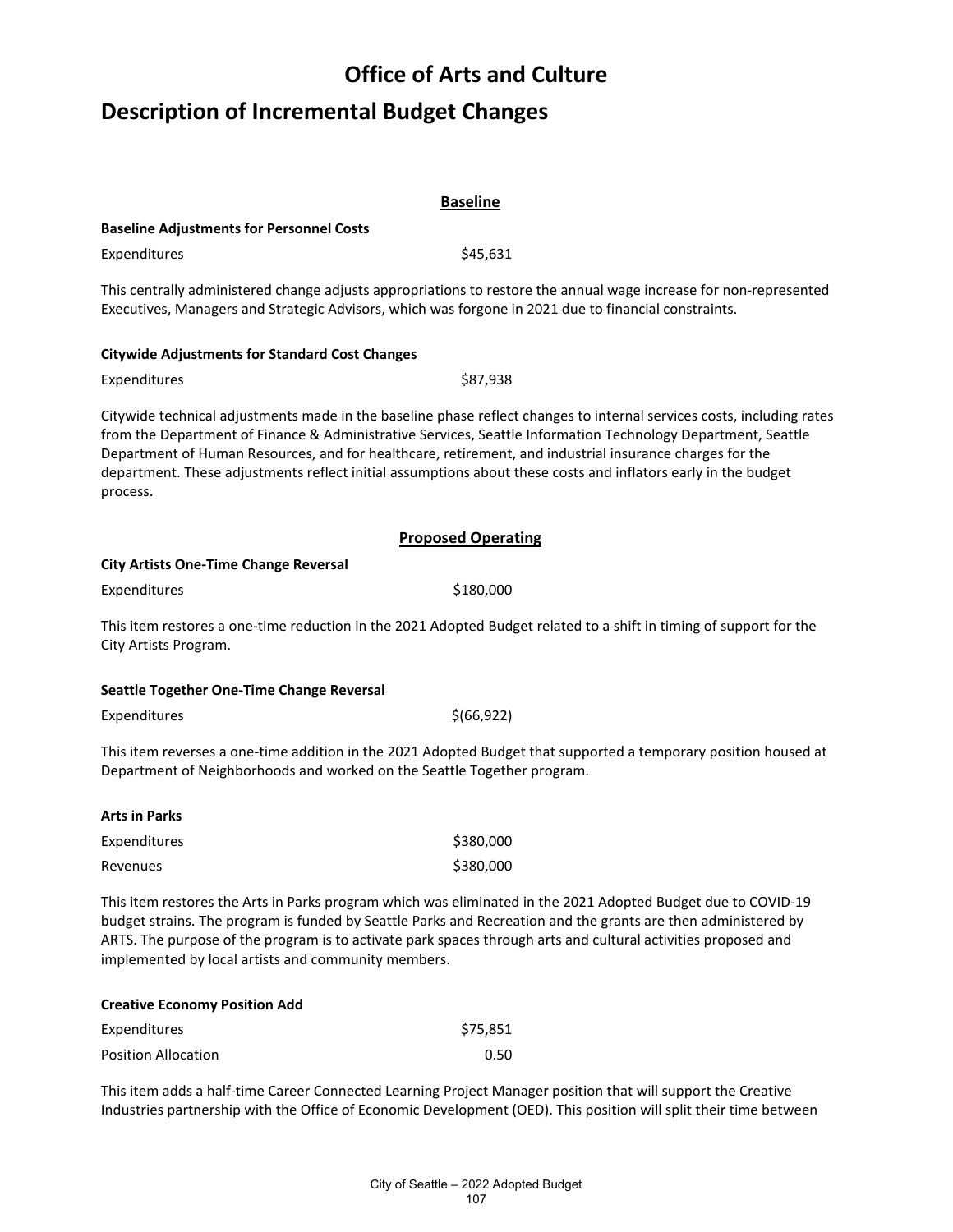supporting the Seattle Music Commission that is housed in OED, managing the Mixers event series, and supporting Career Days events. ARTS will also continue to maintain a budget for shared creative economy programming priorities, including the mixers, career days, and an internship partnership with the Northwest Folklife Festival.

| <b>Custodial Position</b>  |          |
|----------------------------|----------|
| Expenditures               | \$70.544 |
| <b>Position Allocation</b> | 0.75     |

This item adds a 0.75 FTE Maintenance Laborer position that will provide janitorial support at King Street Station. ARTS has been using a Term-Limited employee for this role and are converting it to a permanent position that will increase the number of custodial positions to one full-time and two part-time. This change will ensure that the facility is well-maintained without strain on the staff.

#### **Tsutekawa Gate Replacement**

Expenditures \$28,000

This item uses funds from the 1% for Arts contribution from capital projects to fund a portion of replacement of the Tsutekawa Gates at the Washington Park Arboretum.

#### **Waterfront Artworks**

#### Expenditures \$1,700,000

This item uses funds from the 1% for Arts contribution from capital projects to fund artworks on the Waterfront Seattle project. One permanent project - the Land Buoy Bells – has already been installed. These funds will be used to cover the costs of installing the remaining projects which will be completed by 2024.

#### **Individual Artist Relief and Workforce Development**

Expenditures \$1,500,000

The Council made changes to the funding source for this item in the Adopted Budget. Refer to the Council Changes section below. The proposed budget description follows:

This item provides financial support to individual artists and creative workers, who have been negatively impacted by COVID-19. Most of the individuals in this category are small business owners, entrepreneurs, and sole proprietors. The financial support will be paired with a workforce development component in partnership with the Office of Economic Development (OED).

#### **Equity and Cultural Education**

Expenditures \$2,000,000

The Council made reduced funding for this item and changed it to one-time funding in the Adopted Budget. Refer to the Council Changes section below. The proposed budget description follows:

This item continues funding for the Equitable Communities Initiative Task Force in 2022. The goal is to increase leadership and empowerment opportunities for BIPOC youth through the implementation of culturally-relevant programming. Arts will be directing the funds to provide:

- Culturally-relevant youth and family programming and classroom residencies with BIPOC-centered cultural institutions, museums, and other informal learning spaces during the school day

- Cultural education programs outside of school by BIPOC-led creative youth development organizations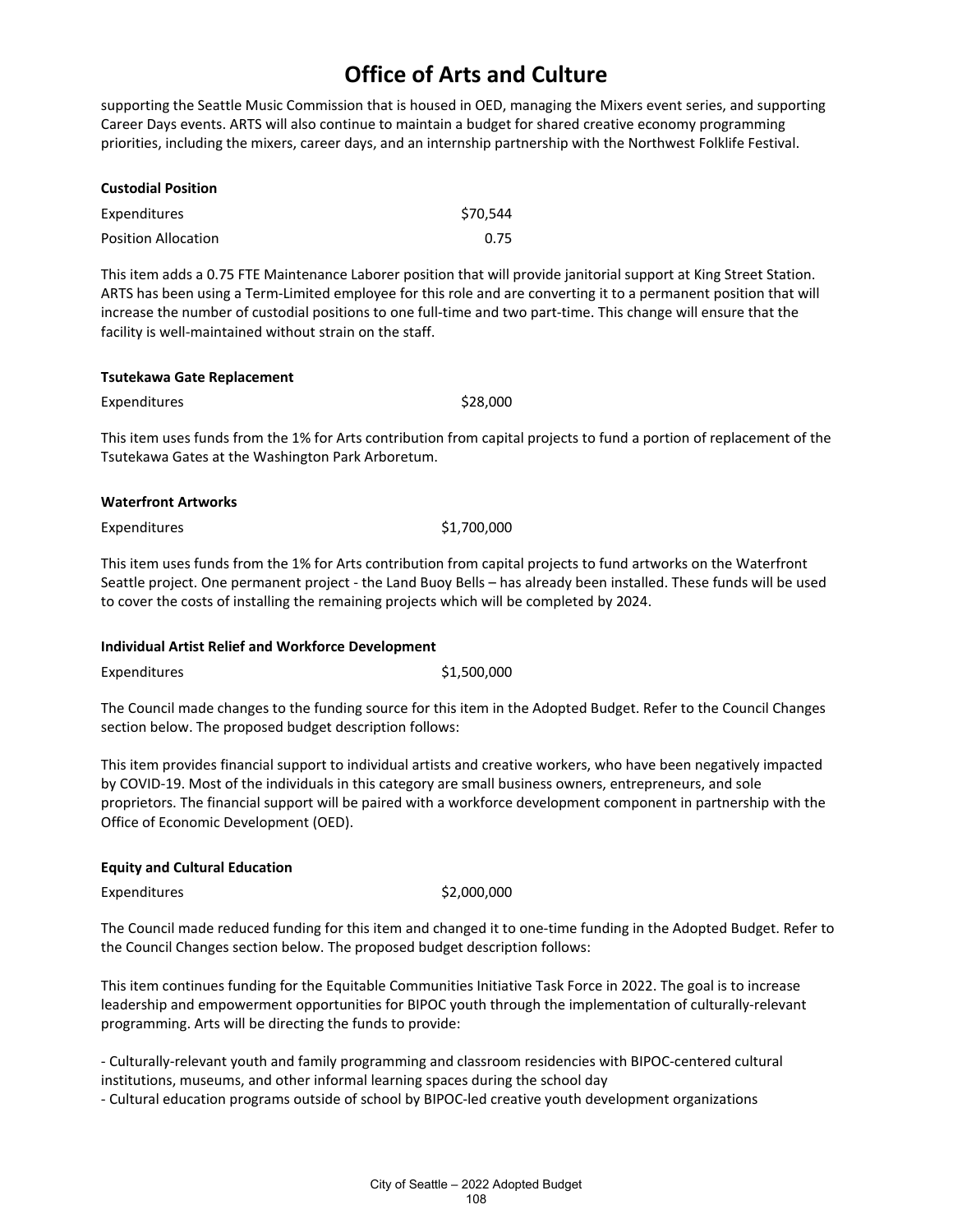- Awards for BIPOC youth who want to engage in arts & culture on their own terms (e.g. buying instruments + individual lessons)

#### **Proposed Technical**

| <b>Revenue Adjustments</b>                                                                                                                                          |                                                                                                                                                                                                                                |  |  |
|---------------------------------------------------------------------------------------------------------------------------------------------------------------------|--------------------------------------------------------------------------------------------------------------------------------------------------------------------------------------------------------------------------------|--|--|
| Revenues                                                                                                                                                            | \$7,374,814                                                                                                                                                                                                                    |  |  |
| (GF), and adds the admissions tax revenue into the Arts and Culture Fund 12400.                                                                                     | This technical item adjusts revenues for the Arts' funds, removes Ad Tax revenue transfer from the General Fund                                                                                                                |  |  |
| <b>ARTS-Balancing Reversal</b>                                                                                                                                      |                                                                                                                                                                                                                                |  |  |
| Revenues                                                                                                                                                            | \$771,144                                                                                                                                                                                                                      |  |  |
|                                                                                                                                                                     | This technical item reverses one-time revenue changes in the 2021 Adopted Budget related to fund balancing: a<br>contribution of \$313,270 to the Municipal Arts Fund and a use of \$1,084,414 from the Arts and Culture Fund. |  |  |
| <b>ARTS-OED-Balancing Reversal</b>                                                                                                                                  |                                                                                                                                                                                                                                |  |  |
| Revenues                                                                                                                                                            | \$(62, 597)                                                                                                                                                                                                                    |  |  |
| This technical item reverses one-time revenue changes in the 2021 Adopted Budget related to fund balancing: a use<br>of \$62,596.92 from the Arts and Culture Fund. |                                                                                                                                                                                                                                |  |  |
| <b>Fund Balancing Entries</b>                                                                                                                                       |                                                                                                                                                                                                                                |  |  |
| Revenues                                                                                                                                                            | \$(118,998)                                                                                                                                                                                                                    |  |  |
| funds, which are primarily managed by this department.                                                                                                              | This is a technical item to record a fund balancing entry for the Arts and Culture (12400) and Municipal Arts (12010)                                                                                                          |  |  |
|                                                                                                                                                                     | Council                                                                                                                                                                                                                        |  |  |
| <b>Reallocate Funding and Reduce Funding for ECI</b><br>Expenditures                                                                                                | \$(1,500,000)                                                                                                                                                                                                                  |  |  |

This Council Budget Action aligns JumpStart Fund expenditures with the JumpStart Payroll Expense Tax Fund ("JumpStart (JS) Fund") policies, passed by Council in July 2021 through Ordinance 126393, and aligns communityled investments with one-time resources. This item includes two changes affecting ARTS. The first change replaces \$1.5 million of General Fund to support artists' workforce development with \$1.5 million of Payroll Expense Tax revenue.

The second change reduces the amount in the 2022 Proposed Budget for the Equitable Communities Initiative (ECI) Task Force recommendations, reducing the Equity and Cultural Education Fund by \$4.5 million (\$3.5 million reduction to DEEL and \$1.5 million reduction to ARTS) leaving an appropriation for 2022 of \$500,000 in DEEL and \$500,000 in ARTS. Council also adopted a Statement of Legislative Intent expressing Council's intent to work with the Executive to try to identify ongoing funding to sustain the commitment to the recommendations.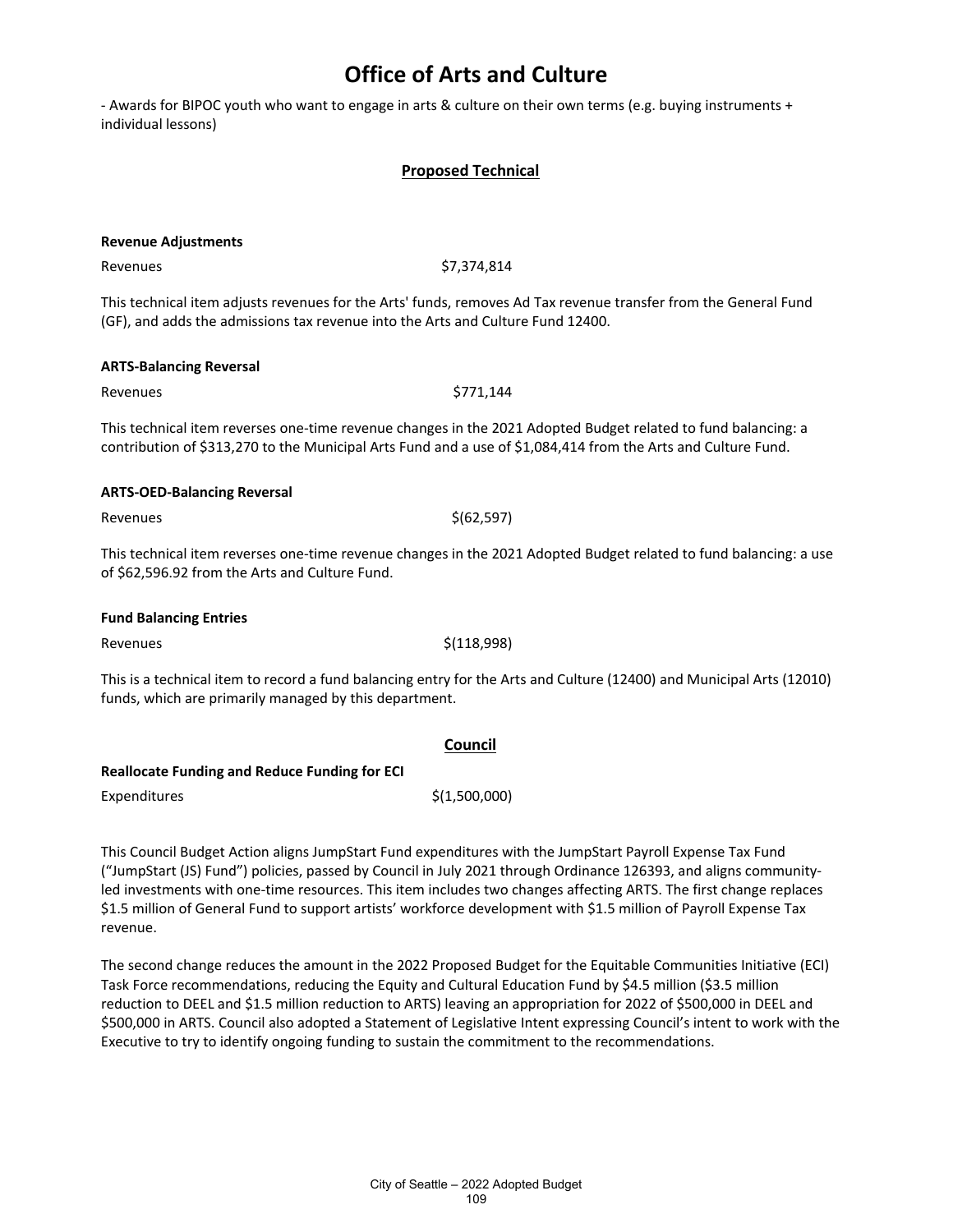#### **One-time Funding Increase to Support Public Arts and Creative Industry Programming**

Expenditures \$1,500,000

This Council Budget Action adds \$1.5 million of one-time Payroll Expense Tax and three temporary positions to support arts and cultural programming in partnership with community-based organizations in city neighborhoods. The funds are intended to help support arts and cultural organizations negatively impacted during the pandemic and help boost recovery efforts.

ARTS will use \$373,500 to hire three temporary positions (an arts program supervisor and two arts program specialists) to administer the program and provide technical assistance for projects. For the remaining funds, ARTS will issue a request for proposals for organizations who will serve as the fiscal sponsor and lead organization for an applying neighborhood. These recovery anchors will work with neighborhood organizations to apply for funds to support arts or cultural events.

#### **Support for Organizations that did not Qualify for Shuttered Venue Operators Grant funding**

Expenditures \$1,000,000

This change adds \$1 million of General Fund to fund organizations who did not qualify for grant funding through the federal Shuttered Venue Operators Grant (SVOG) program.

The Small Business Administration administered the SVOG program to provide financial assistance to venues impacted by the COVID-19 pandemic. Organizations eligible for grant funding included live venue operators or promoters, theatrical producers, live performing arts organization operators, and museum operators, but required that the location have fixed seating to be considered eligible for funding. Organizations, such as local museums, that do not have fixed seating were not included in the types of venues to get grant funding. The funding in this Council Budget Action is intended to provide financial assistance to organizations that were not eligible for SVOG funding, such as the National Nordic Museum and the Northwest African American Museum.

#### **Restoration and Repainting of a Community Mural**

Expenditures \$50,000

This Council Budget Action adds \$50,000 GF to support: (1) a community effort to restore and repaint a damaged mural on N 63rd St. under Aurora Ave; and (2) an organization such as Urban Artworks in locating a wall for graffiti artists to legally create art.

The mural on N 63rd St. was painted by Michiko Tanaka and supported through a Neighborhood Matching Fund grant in 1997 but is not part of the City's public art collection and thus not part of the City's maintenance program. Over the past year, it has sustained damage and been defaced, and needs restoration and repainting.

Locations around the country have created legal public walls or other areas for artists to express themselves without a permit or other requirements. This funding would allow an organization to locate and obtain the permissions needed to create a similar space for artists in Seattle.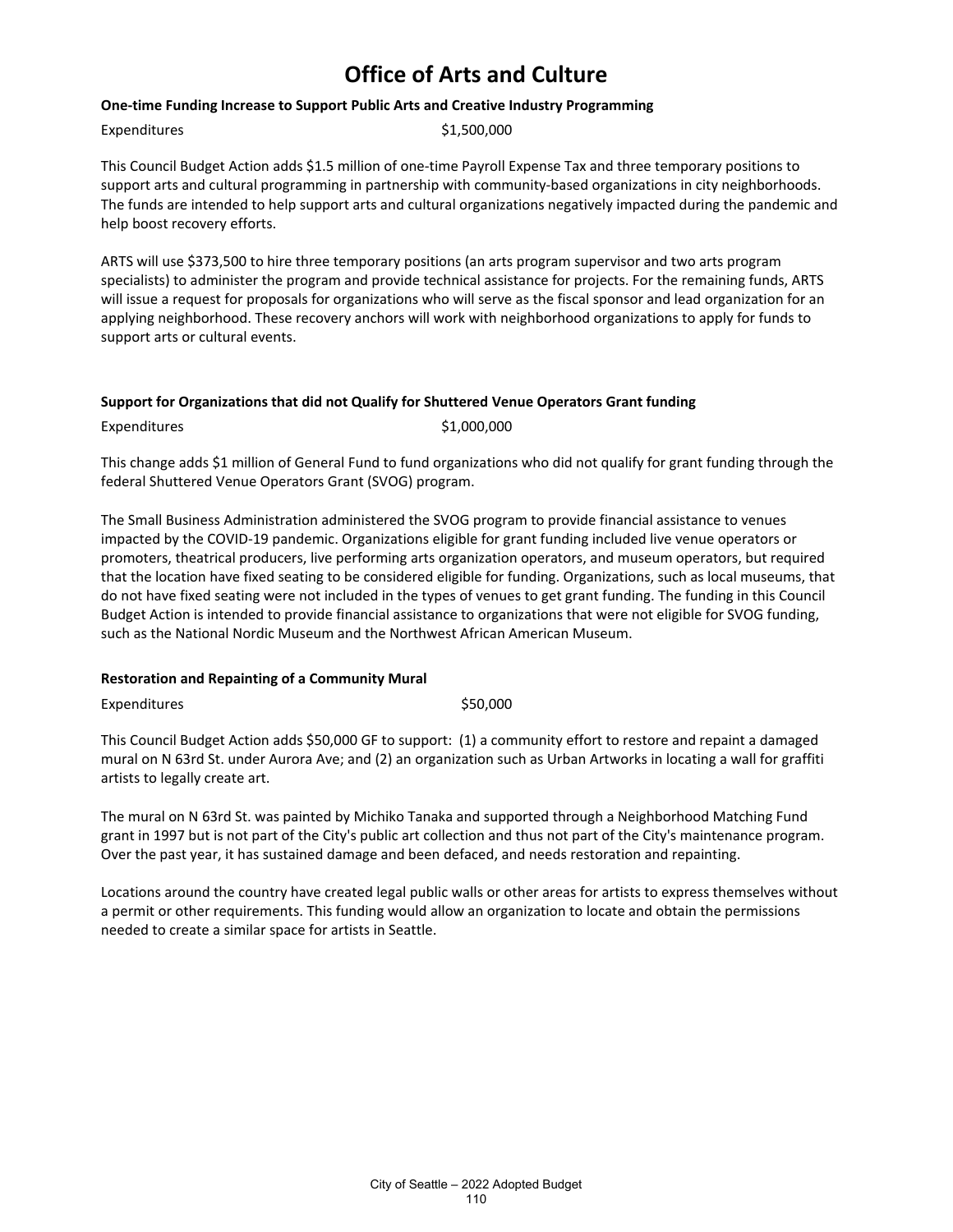| <b>Expenditure Overview</b>                                                                        |                |            |            |  |
|----------------------------------------------------------------------------------------------------|----------------|------------|------------|--|
|                                                                                                    | 2020           | 2021       | 2022       |  |
| <b>Appropriations</b>                                                                              | <b>Actuals</b> | Adopted    | Adopted    |  |
| ARTS - BO-AR-2VMA0 - Public Art                                                                    |                |            |            |  |
| 12010 - Municipal Arts Fund                                                                        | 2,064,470      | 2,912,013  | 4,646,780  |  |
| 12400 - Arts and Culture Fund                                                                      | 51,502         |            |            |  |
| Total for BSL: BO-AR-2VMA0                                                                         | 2,115,972      | 2,912,013  | 4,646,780  |  |
| ARTS - BO-AR-VA150 - Leadership and Administration                                                 |                |            |            |  |
| 12010 - Municipal Arts Fund                                                                        | 970,602        | 966,776    | 992,484    |  |
| 12400 - Arts and Culture Fund                                                                      | 3,265,171      | 3,119,458  | 3,201,877  |  |
| Total for BSL: BO-AR-VA150                                                                         | 4,235,773      | 4,086,234  | 4,194,361  |  |
| ARTS - BO-AR-VA160 - Arts and Cultural Programs                                                    |                |            |            |  |
| 00100 - General Fund                                                                               |                |            | 1,550,000  |  |
| 12400 - Arts and Culture Fund                                                                      | 6,902,525      | 6,608,278  | 7,263,832  |  |
| 14500 - Payroll Expense Tax                                                                        |                |            | 3,000,000  |  |
| Total for BSL: BO-AR-VA160                                                                         | 6,902,525      | 6,608,278  | 11,813,832 |  |
| ARTS - BO-AR-VA170 - Cultural Space                                                                |                |            |            |  |
| 12400 - Arts and Culture Fund                                                                      | 2,125,559      | 808,850    | 811,443    |  |
| Total for BSL: BO-AR-VA170                                                                         | 2,125,559      | 808,850    | 811,443    |  |
| <b>Department Total</b>                                                                            | 15,379,828     | 14,415,375 | 21,466,416 |  |
| Department Full-Time Equivalents Total*                                                            | 39.09          | 39.09      | 40.34      |  |
| $*$ ETE totals are provided for informational nursesses only. Changes in ETEs resulting from City. |                |            |            |  |

*\* FTE totals are provided for informational purposes only. Changes in FTEs resulting from City Council or Human Resources Director actions outside of the budget process may not be detailed here*

# **Budget Summary by Fund Office of Arts and Culture**

|                               | 2020<br><b>Actuals</b> | 2021<br>Adopted | 2022<br>Adopted |
|-------------------------------|------------------------|-----------------|-----------------|
| 00100 - General Fund          |                        |                 | 1,550,000       |
| 12010 - Municipal Arts Fund   | 3,035,072              | 3,878,789       | 5,639,264       |
| 12400 - Arts and Culture Fund | 12,344,757             | 10,536,586      | 11,277,152      |
| 14500 - Payroll Expense Tax   |                        |                 | 3,000,000       |
| <b>Budget Totals for ARTS</b> | 15,379,828             | 14,415,375      | 21,466,416      |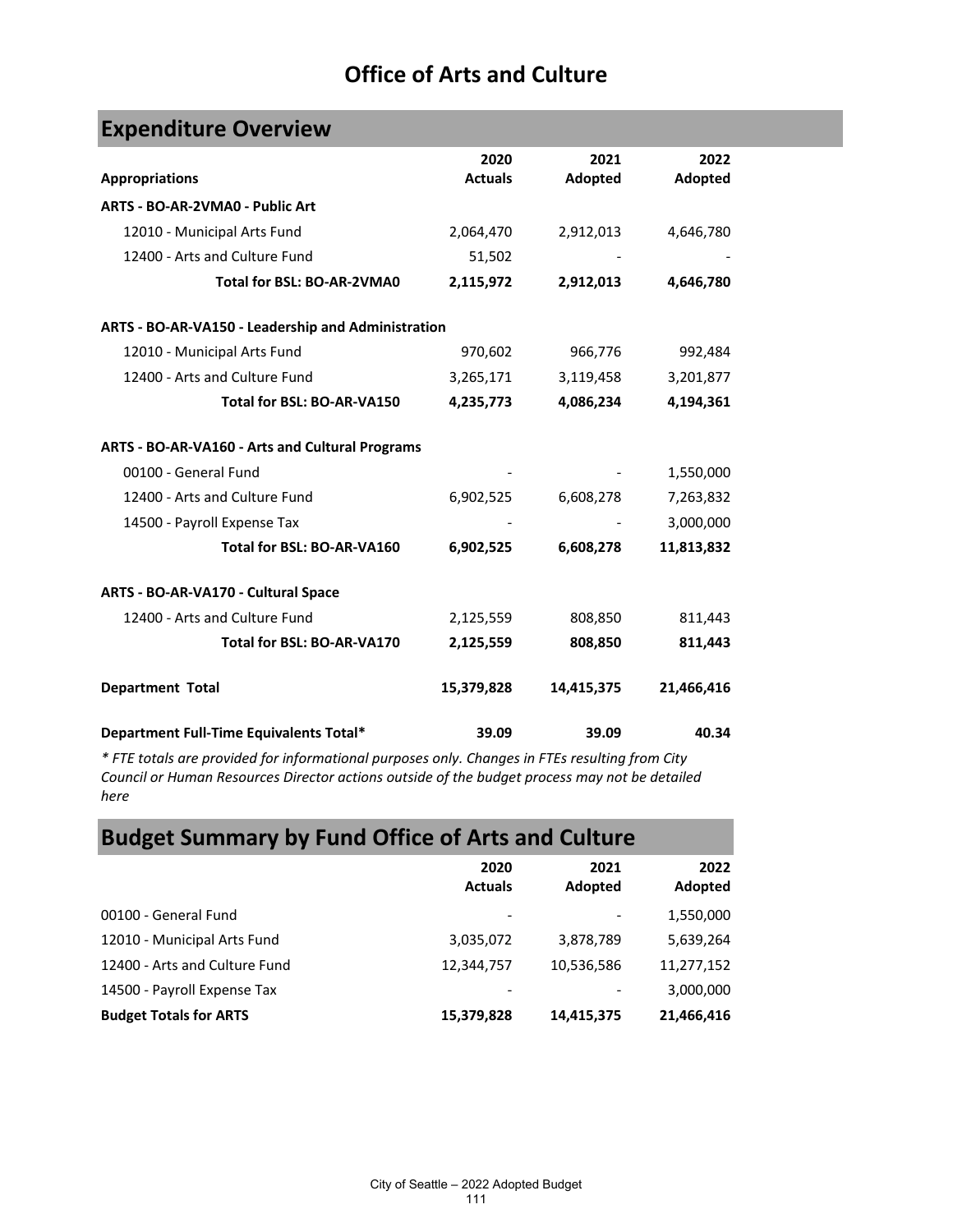# **Revenue Overview**

|                             | <b>2022 Estimated Revenues</b>                |                |             |               |
|-----------------------------|-----------------------------------------------|----------------|-------------|---------------|
| <b>Account</b>              |                                               | 2020           | 2021        | 2022          |
| Code                        | <b>Account Name</b>                           | <b>Actuals</b> | Adopted     | Adopted       |
| 337080                      | <b>Other Private Contrib &amp; Dons</b>       | 441,650        |             |               |
| 341900                      | <b>General Government-Other Rev</b>           | 3,733,218      |             |               |
| 360020                      | Inv Earn-Residual Cash                        | 437,033        |             |               |
| 360210                      | Oth Interest Earnings                         |                | 110,000     | 112,200       |
| 360900                      | Miscellaneous Revs-Other Rev                  | 17,500         | 20,000      | 20,400        |
| 397000                      | <b>Operating Transfers In Summ</b>            |                | 3,435,519   | 3,435,519     |
| 398010                      | <b>Insurance Recoveries</b>                   | 83,358         |             |               |
| Fund                        | Total Revenues for: 12010 - Municipal Arts    | 4,712,759      | 3,565,519   | 3,568,119     |
| 400000                      | Use of/Contribution to Fund<br><b>Balance</b> |                | 313,270     | 2,071,145     |
| <b>Fund</b>                 | Total Resources for:12010 - Municipal Arts    | 4,712,759      | 3,878,789   | 5,639,264     |
| 316020                      | <b>B&amp;O Tax-Admissions Rev</b>             |                |             | 18,682,295    |
| 337080                      | Other Private Contrib & Dons                  | 12,750         |             |               |
| 341190                      | <b>Personnel Service Fees</b>                 |                |             | 63,919        |
| 341900                      | General Government-Other Rev                  | 72,057         |             | 380,000       |
| 360210                      | Oth Interest Earnings                         |                | 50,000      | 50,000        |
| 360220                      | Interest Earned On Deliquent A                | 82             |             |               |
| 360300                      | <b>St Space Facilities Rentals</b>            | 150            |             |               |
| 360350                      | Other Rents & Use Charges                     | (1,035)        |             |               |
| 360900                      | Miscellaneous Revs-Other Rev                  | 75             | 187,000     | 197,000       |
| 397000                      | <b>Operating Transfers In Summ</b>            |                | 11,384,000  |               |
| 397010                      | <b>Operating Transfers In</b>                 | 11,732,000     |             |               |
| <b>Fund</b>                 | Total Revenues for: 12400 - Arts and Culture  | 11,816,079     | 11,621,000  | 19,373,214    |
| 400000                      | Use of/Contribution to Fund<br><b>Balance</b> |                | (1,021,817) | (2, 190, 143) |
| Fund                        | Total Resources for:12400 - Arts and Culture  | 11,816,079     | 10,599,183  | 17,183,071    |
| <b>Total ARTS Resources</b> |                                               | 16,528,838     | 14,477,972  | 22,822,335    |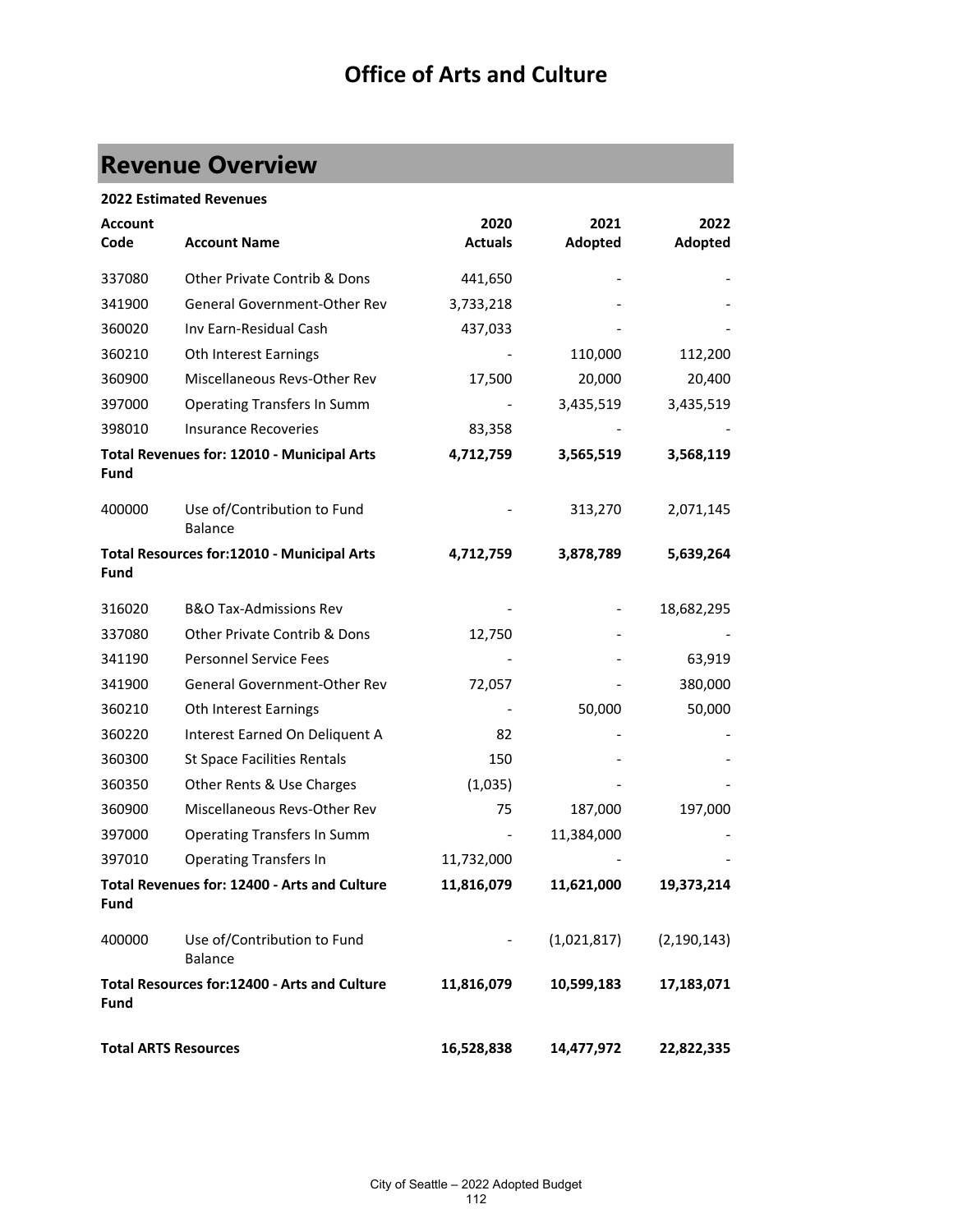# **Appropriations by Budget Summary Level and Program**

### **ARTS - BO-AR-2VMA0 - Public Art**

The purpose of the Public Art Budget Summary Level is to fund the Public Art Program, which develops art pieces and programs for City facilities, and the Artwork Conservation Program, which maintains the City's permanent art collection.

| <b>Program Expenditures</b>  | 2020<br><b>Actuals</b> | 2021<br>Adopted | 2022<br>Adopted |
|------------------------------|------------------------|-----------------|-----------------|
| <b>Artwork Conservation</b>  | 111,308                | 199.498         | 227,515         |
| <b>Public Art</b>            | 2,004,665              | 2,712,515       | 4,419,265       |
| Total                        | 2,115,972              | 2,912,013       | 4,646,780       |
| Full-time Equivalents Total* | 11.75                  | 12.15           | 12.15           |

*\*FTE totals are provided for informational purposes only. Changes in FTEs resulting from City Council or Human Resources Director actions outside of the budget process may not be detailed here*

*The following information summarizes the programs in Public Art Budget Summary Level:*

#### **Artwork Conservation**

|                                    | 2020           | 2021    | 2022    |
|------------------------------------|----------------|---------|---------|
| Expenditures/FTE                   | <b>Actuals</b> | Adopted | Adopted |
| <b>Artwork Conservation</b>        | 111.308        | 199.498 | 227.515 |
| <b>Full Time Equivalents Total</b> | 1.00           | 1.00    | 1.00    |

#### **Public Art**

| Expenditures/FTE                   | 2020<br><b>Actuals</b> | 2021<br>Adopted | 2022<br>Adopted |
|------------------------------------|------------------------|-----------------|-----------------|
| <b>Public Art</b>                  | 2.004.665              | 2.712.515       | 4.419.265       |
| <b>Full Time Equivalents Total</b> | 10.75                  | 11.15           | 11.15           |

#### **ARTS - BO-AR-VA150 - Leadership and Administration**

The purpose of the Leadership and Administration Budget Summary Level is to provide executive, financial, human resource, and business support to the Office and to support the Seattle Arts Commission, a 16-member advisory board that advises the Office, Mayor, and City Council on arts programs and policy.

| <b>Program Expenditures</b> | 2020           | 2021    | 2022      |
|-----------------------------|----------------|---------|-----------|
|                             | <b>Actuals</b> | Adopted | Adopted   |
| Citywide Indirect Costs     | 810.113        | 981.439 | 1,033,900 |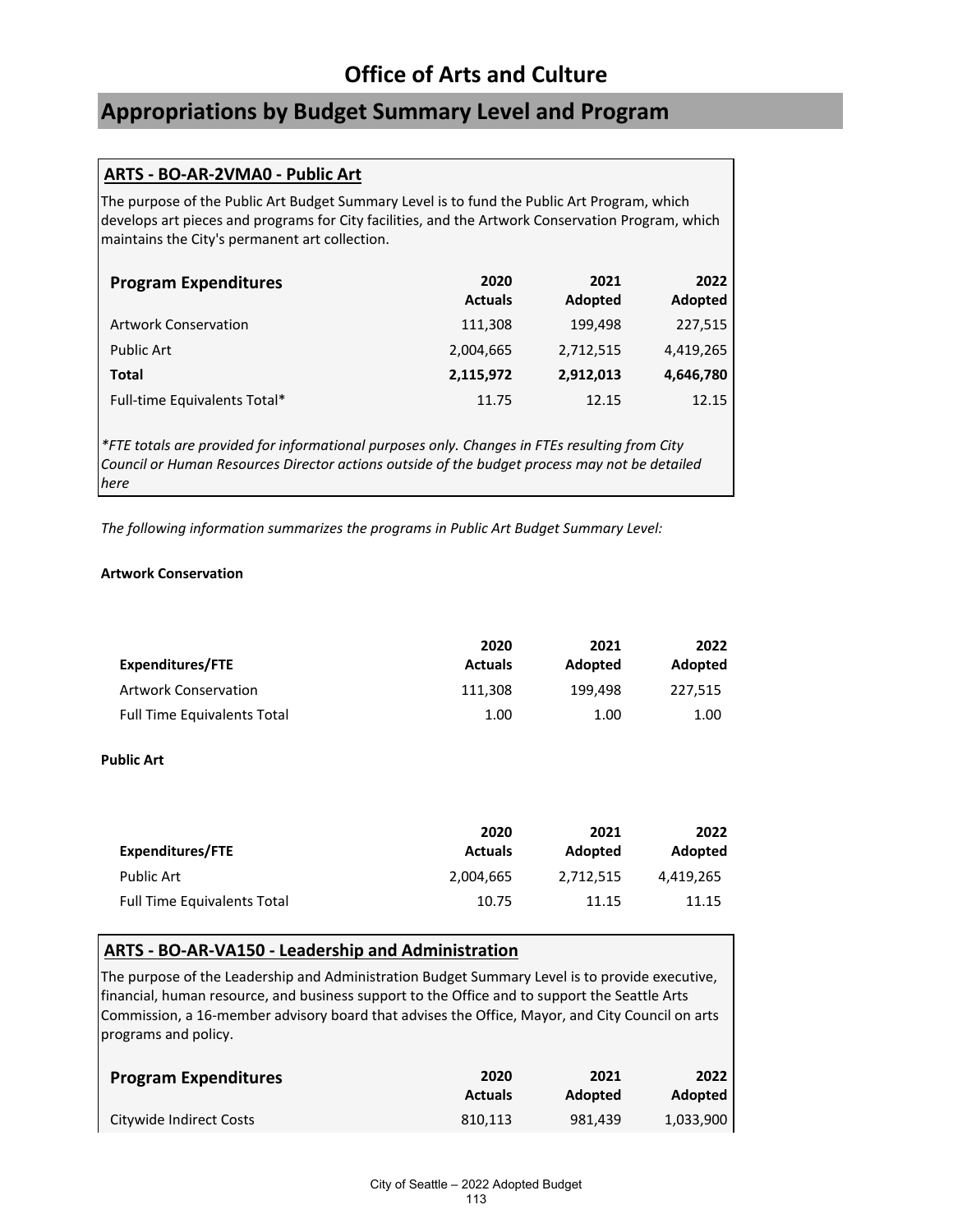| Departmental Indirect Costs  | 2,109,526 | 1,881,053 | 1,908,304 |
|------------------------------|-----------|-----------|-----------|
| Pooled Benefits and PTO      | 1,316,134 | 1,223,742 | 1,252,158 |
| Total                        | 4,235,773 | 4,086,234 | 4,194,361 |
| Full-time Equivalents Total* | 9.00      | 9.00      | 9.00      |

*\*FTE totals are provided for informational purposes only. Changes in FTEs resulting from City Council or Human Resources Director actions outside of the budget process may not be detailed here*

*The following information summarizes the programs in Leadership and Administration Budget Summary Level:*

#### **Citywide Indirect Costs**

|                         | 2020           | 2021    | 2022      |
|-------------------------|----------------|---------|-----------|
| Expenditures/FTE        | <b>Actuals</b> | Adopted | Adopted   |
| Citywide Indirect Costs | 810.113        | 981.439 | 1.033.900 |

#### **Departmental Indirect Costs**

|                                    | 2020           | 2021      | 2022      |
|------------------------------------|----------------|-----------|-----------|
| Expenditures/FTE                   | <b>Actuals</b> | Adopted   | Adopted   |
| Departmental Indirect Costs        | 2.109.526      | 1.881.053 | 1.908.304 |
| <b>Full Time Equivalents Total</b> | 9.00           | 9.00      | 9.00      |

#### **Pooled Benefits and PTO**

|                         | 2020           | 2021      | 2022      |
|-------------------------|----------------|-----------|-----------|
| Expenditures/FTE        | <b>Actuals</b> | Adopted   | Adopted   |
| Pooled Benefits and PTO | 1.316.134      | 1,223,742 | 1.252.158 |

### **ARTS - BO-AR-VA160 - Arts and Cultural Programs**

The purpose of the Arts and Cultural Programs Budget Summary Level is to invest in Seattle's arts and cultural community.

| <b>Program Expenditures</b>              | 2020<br><b>Actuals</b> | 2021<br>Adopted | 2022<br>Adopted |
|------------------------------------------|------------------------|-----------------|-----------------|
| Activations Equity and Youth Development | 2,021,951              | 1,942,668       | 5,008,774       |
| <b>Communication Outreach and Events</b> | 429.979                | 613,465         | 619,650         |
| <b>Cultural Facilities Operations</b>    | 795,815                | 987,722         | 1,059,709       |
| Funding Programs & Partnership           | 3,654,781              | 3,064,423       | 5,125,699       |
| Total                                    | 6,902,525              | 6,608,278       | 11,813,832      |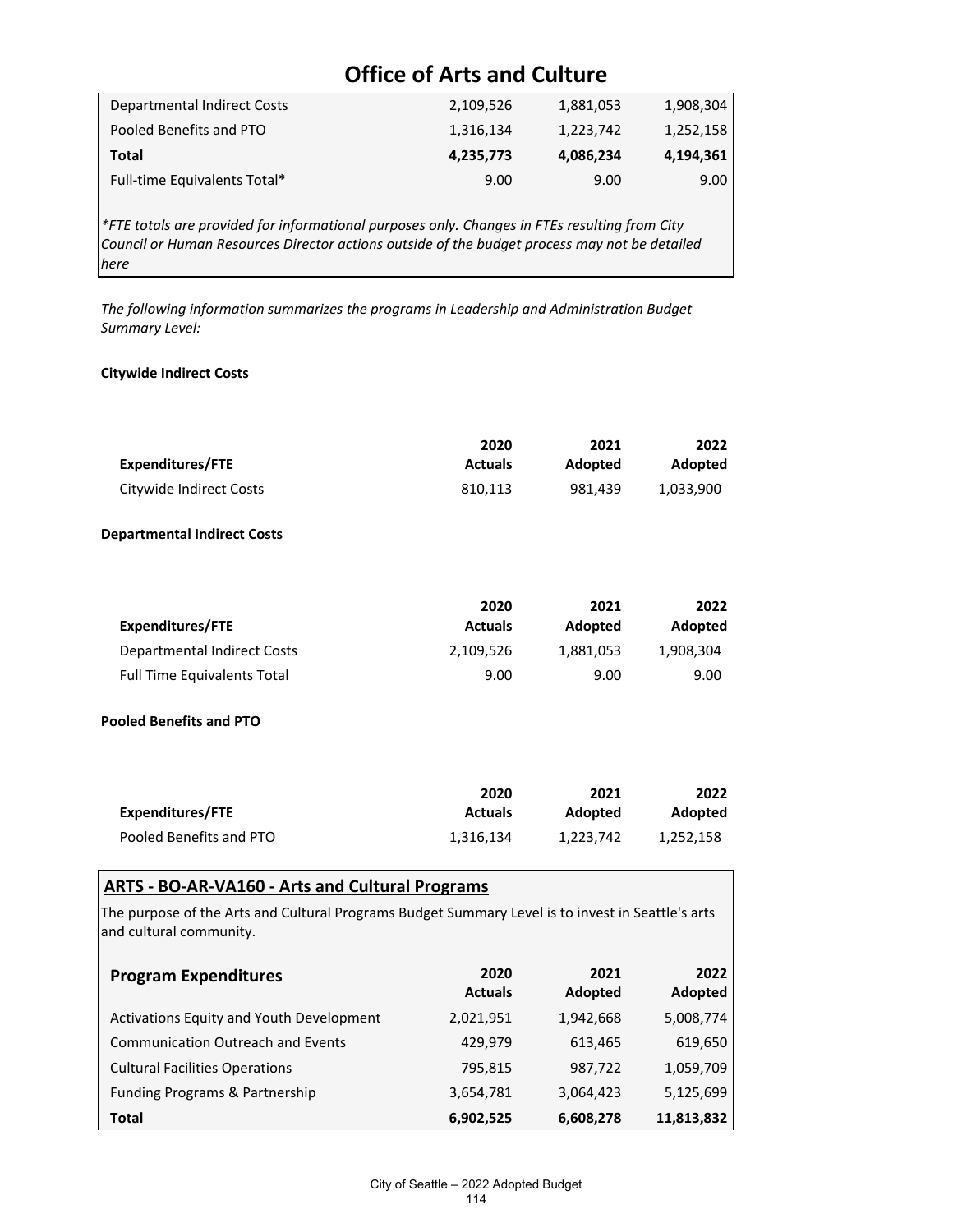| Full-time Equivalents Total* |   |  |              | 16.84 |     | 16.84    |          | 18.09 |
|------------------------------|---|--|--------------|-------|-----|----------|----------|-------|
| $+ - - -$                    | . |  | $\mathbf{r}$ |       | --- | $\cdots$ | $\cdots$ |       |

*\*FTE totals are provided for informational purposes only. Changes in FTEs resulting from City Council or Human Resources Director actions outside of the budget process may not be detailed here*

*The following information summarizes the programs in Arts and Cultural Programs Budget Summary Level:*

#### **Activations Equity and Youth Development**

|                                          | 2020           | 2021      | 2022      |
|------------------------------------------|----------------|-----------|-----------|
| Expenditures/FTE                         | <b>Actuals</b> | Adopted   | Adopted   |
| Activations Equity and Youth Development | 2.021.951      | 1,942,668 | 5,008,774 |
| <b>Full Time Equivalents Total</b>       | 4.00           | 4.00      | 4.50      |

#### **Communication Outreach and Events**

| Expenditures/FTE                         | 2020<br><b>Actuals</b> | 2021<br>Adopted | 2022<br>Adopted |
|------------------------------------------|------------------------|-----------------|-----------------|
| <b>Communication Outreach and Events</b> | 429.979                | 613.465         | 619.650         |
| <b>Full Time Equivalents Total</b>       | 4.00                   | 4.00            | 4.00            |

#### **Cultural Facilities Operations**

| Expenditures/FTE                      | 2020<br><b>Actuals</b> | 2021<br>Adopted | 2022<br>Adopted |
|---------------------------------------|------------------------|-----------------|-----------------|
| <b>Cultural Facilities Operations</b> | 795.815                | 987.722         | 1,059,709       |
| <b>Full Time Equivalents Total</b>    | 6.09                   | 6.09            | 6.84            |

#### **Funding Programs & Partnership**

| Expenditures/FTE                          | 2020<br><b>Actuals</b> | 2021<br>Adopted | 2022<br>Adopted |
|-------------------------------------------|------------------------|-----------------|-----------------|
| <b>Funding Programs &amp; Partnership</b> | 3.654.781              | 3.064.423       | 5,125,699       |
| <b>Full Time Equivalents Total</b>        | 2.75                   | 2.75            | 2.75            |

### **ARTS - BO-AR-VA170 - Cultural Space**

The purpose of the Cultural Space Budget Summary Level is to fund the development of new cultural spaces, the retention of crucial cultural anchors, and physical space improvements in existing cultural institutions.